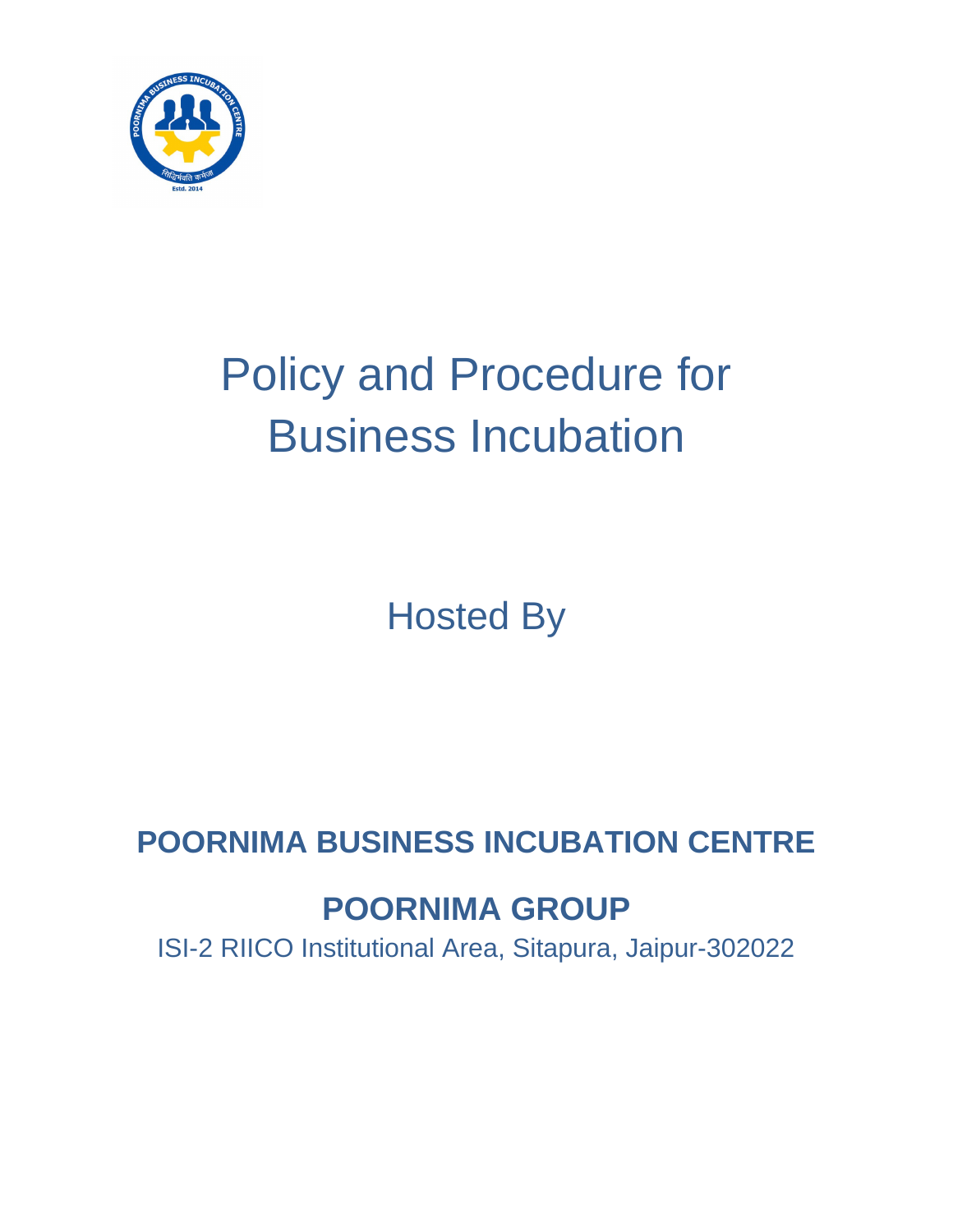

*The intent of this document is not to eliminate all possible situations leading to conflict of interests, an obvious impossibility. Rather, it is to enable an interested person to recognize situations that may be subject to question, to take steps to minimize such conflicts and to ensure that such situations are properly reviewed and, if necessary, corrected. All potential conflict of interest situations should be handled in a manner and all relevant activities are conducted in a manner consistent with the values of PBIC, Poornima Group and public values and interests. This policy makes all stakeholders related to PBIC and Business Incubator aware that no one should use his/her position in one role for personal gains in the other role, and when necessary, explicit permission of relevant stakeholder may be obtained.*

#### **Introduction**

Poornima Business Incubation Centre (PBIC) is set up to promote innovation and entrepreneurship by converting and translating technology ideas and innovation in various disciplines of science and engineering into products, processes and services for commercial exploitation and for the benefit of society. To accomplish its goal, PBIC runs and manages a Business Incubator (BI) at Poornima Group to facilitate incubation of new enterprises with innovative technologies by admitting them in BI and providing them physical, technical and networking supports and services.

This document contains policy and procedure for operational matters related to PBIC. It covers the following processes:

- 1. Eligibility
- 2. Admission process
- 3. Intellectual Property process
- 4. Incubation support
- 5. Periodic assessment
- 6. Information submission
- 7. Tenure in PBIC
- 8. Exit (Graduation)
- 9. Conflicts of interest
- 10. Disclaimer

The policy is subject to periodical review and amendments. It will be the responsibility of the student/companies admitted to/associated with BI to update themselves from time to time on amendments in BI policy and procedures. PBIC reserves the rights to make an exception of all or any of the terms of policy for a particular student or a promoter on a case to case basis.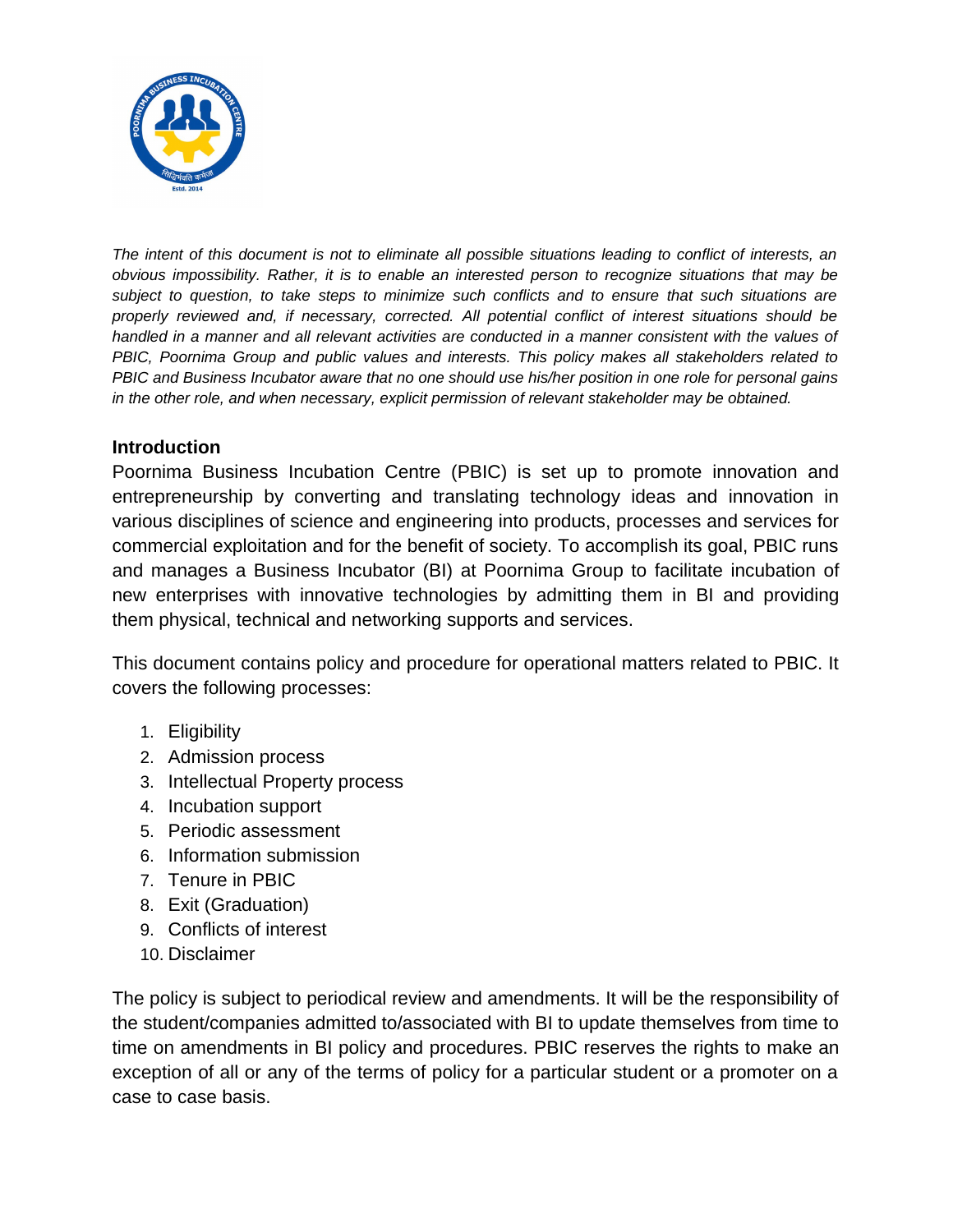

#### **1. Eligibility**

- 1.1 Admission to PBIC is open to any of the following from Poornima Group:
	- Students & Alumni
	- Poornima Group's R&D partners (sponsors of R&D and consultancy projects),
	- Poornima Group's partner universities (having R&D collaborations in place), and
	- Government agencies associated with Poornima Group's research and innovations.
	- PBIC alumni on selective basis.
	- Applicants supported under any program managed by PBIC.

Focus of PBIC for incubation of proposals/business ideas shall be on the following basis:

- IP Based Start-ups
- Physical Products
- Proposals with potentials for strong identifiable involvement or interaction with Poornima Group faculty
- Proposals which will have social and strategic impacts,
- Proposals supported by any of GoI (central/state) initiatives, where PBIC support is a requirement.

1.2 Applicants must fulfill the eligibility criteria as above for making an application for admission in the BI, even in case of PBIC's virtual incubation and or preincubation programe.

#### **2. Process**

- Applicants may visit PBIC to discuss their business ideas. if the business plan is ready, they may also submit the same with PBIC. The Business Plan could be in form of document of maximum 20 pages or a detailed presentation. This can be submitted in PBIC. PBIC may invite applicants to make presentation for internal review purpose. Thereafter, the business proposal for incubation is subject to review by external experts.
- If team members consist of a faculty member from Poornima Group, he or she needs to obtain permission from the offices of Dean (R&D) and Dean (Faculty affairs) to be part of the venture.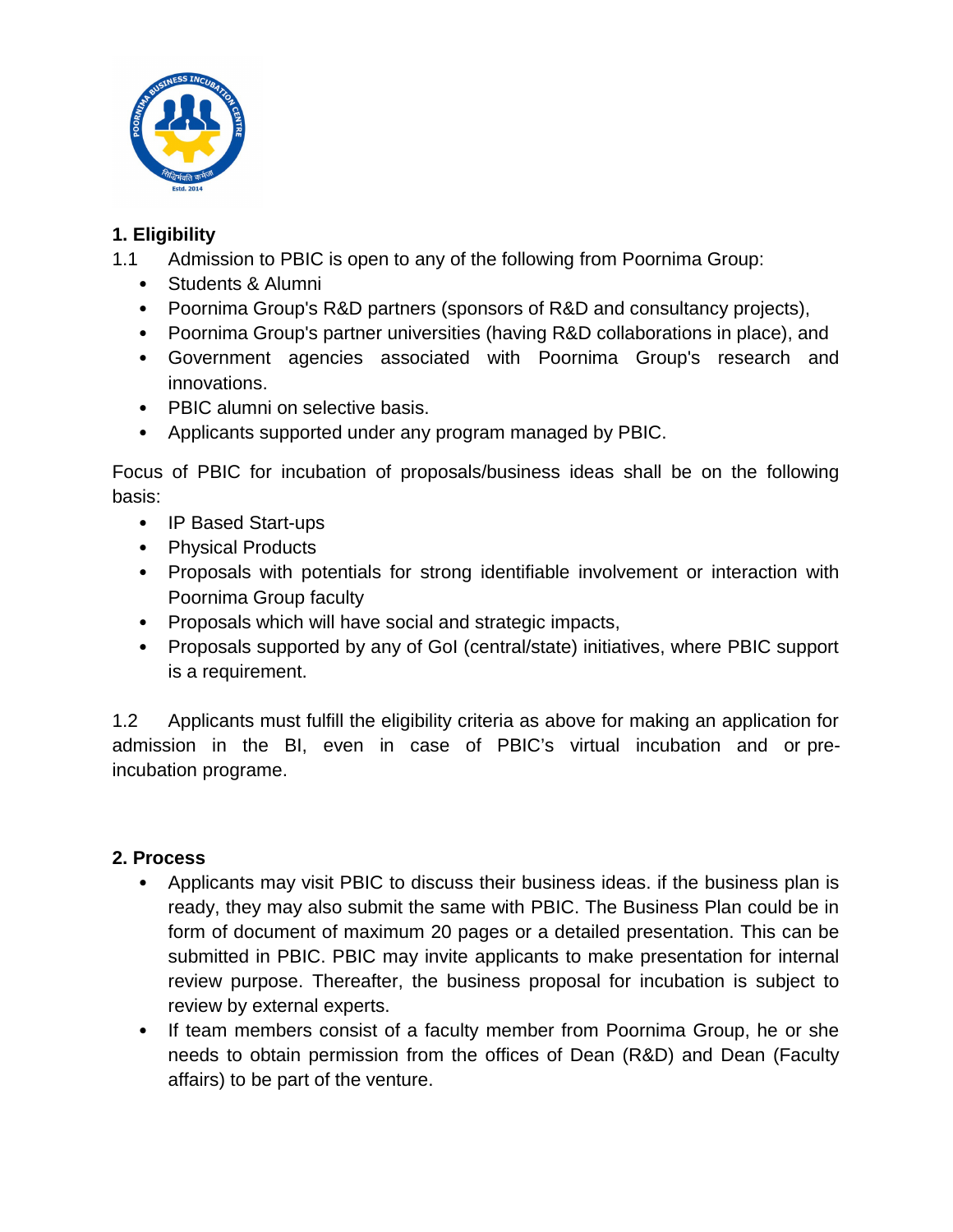

- If the team includes a pursuing student, he or she will obtain permission from his or her faculty guide and/or head of department for starting a venture and business incubation in PBIC. A letter from guardian may also be needed. This is to avoid any academic or social conflict vis-a-vis incubatee students as also with PBIC.
- If the applicant is not a registered company, the applicant will have to register a company within a period of three months from the date of approval for admission in the Business Incubator.
- Incubatee student will enter into necessary agreements on the approval of the admission in the Business Incubator.
- Incubatee student will be subject to continual reporting as per the Business incubator policy.

Based on the merits of the case, the evaluation of the idea/business plan for incubation purposes, any of the following processes could be adopted.

2.1. Through two levels of review process:

 Internal review- by senior faculty members. A pitch template will be shared with the applicant for presenting to the internal team. This may take a few iterations till desired clarity of the idea/business is achieved.

 External review- A business plan/deck is prepared after satisfactory internal review by the applicant. This is then sent to two/three experts for their opinion/feedback. Experts could be from the domain, investor, established entrepreneur, potential client/user. Applicants may be asked to present to the concerned experts and feedback sought.

2.2. In case of pre-screened and previewed business ideas/cases by government grants/competitions, on their approval, the same will be directly taken for preincubation or incubation as the case may be.

2.3. All other cases will be processed as in (i) above with internal review followed by atleast two external reviews.

Incubation approval is subject to completion of satisfactory review process.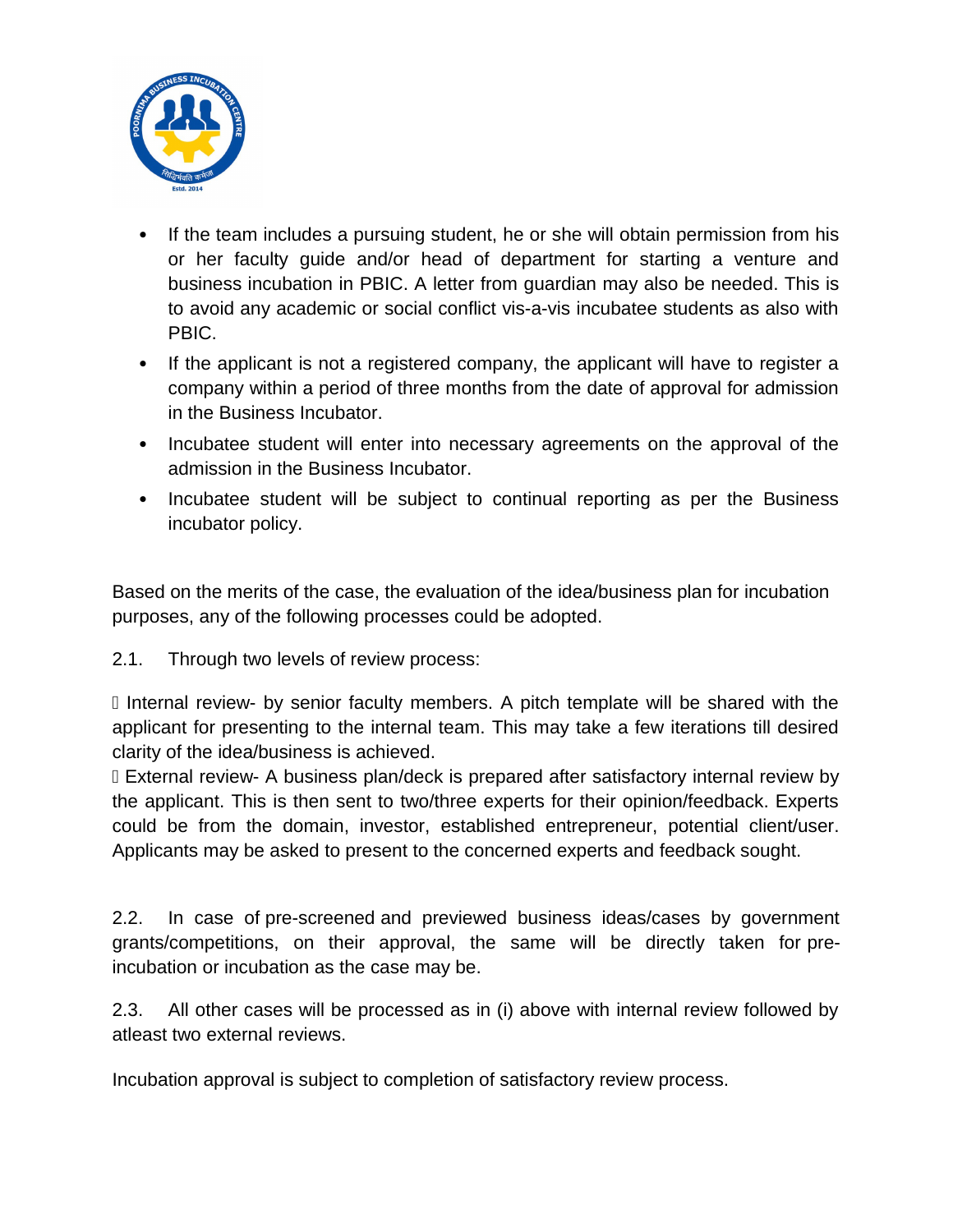

PBIC will have a sole discretion whether to admit or reject a proposal for incubation and the decision of PBIC in this regard shall be final. PBIC is not bound to give any reason in case a proposal is rejected.

# **3. Process for Intellectual Property transfer**

- 3.1 .Approval required from:
	- a) Dean FA NOC for starting a venture/association as an equity holder/mentor/advisor
	- b) Dean R&D Approval of IP license/transfer in case Poornima Group IP is involved

-If there is no IP, NOC for starting a venture/association as an equity holder/mentor/advisor with an acknowledgment that there is no IP.

The companies or promoters/founders may have to pay consideration in lieu of the transfer / licensing of/ permission to use IP in their favor, which will be decided by PBIC.

IP transfer/ IP licensing/ permission to use IP will be in favor of only the registered entity.

# **4. Incubation Support**

# **DETAILS OF FACILITIES**

# **4.1. Physical infrastructure:**

- Furnished Office Space (shared)
- Shared resources: Meeting rooms, Conference room, Internet, Computer system
- D **Office productivity equipment: Printer, Projector**
- D Lab: PBIC Lab with Equipment and software tools, Facilitation for access to Poornima Group Labs

# **4.2. Utility#:**

- D Electricity
- Internet

(# No cost for electricity/internet consumption or any utility or service is charged separately to the Incubatees. However, Incubator retains a right to limit the free electricity/internet consumption and other utility, beyond which charges will become payable by the Incubatee.)

# **4.3. Advisory and coaching:**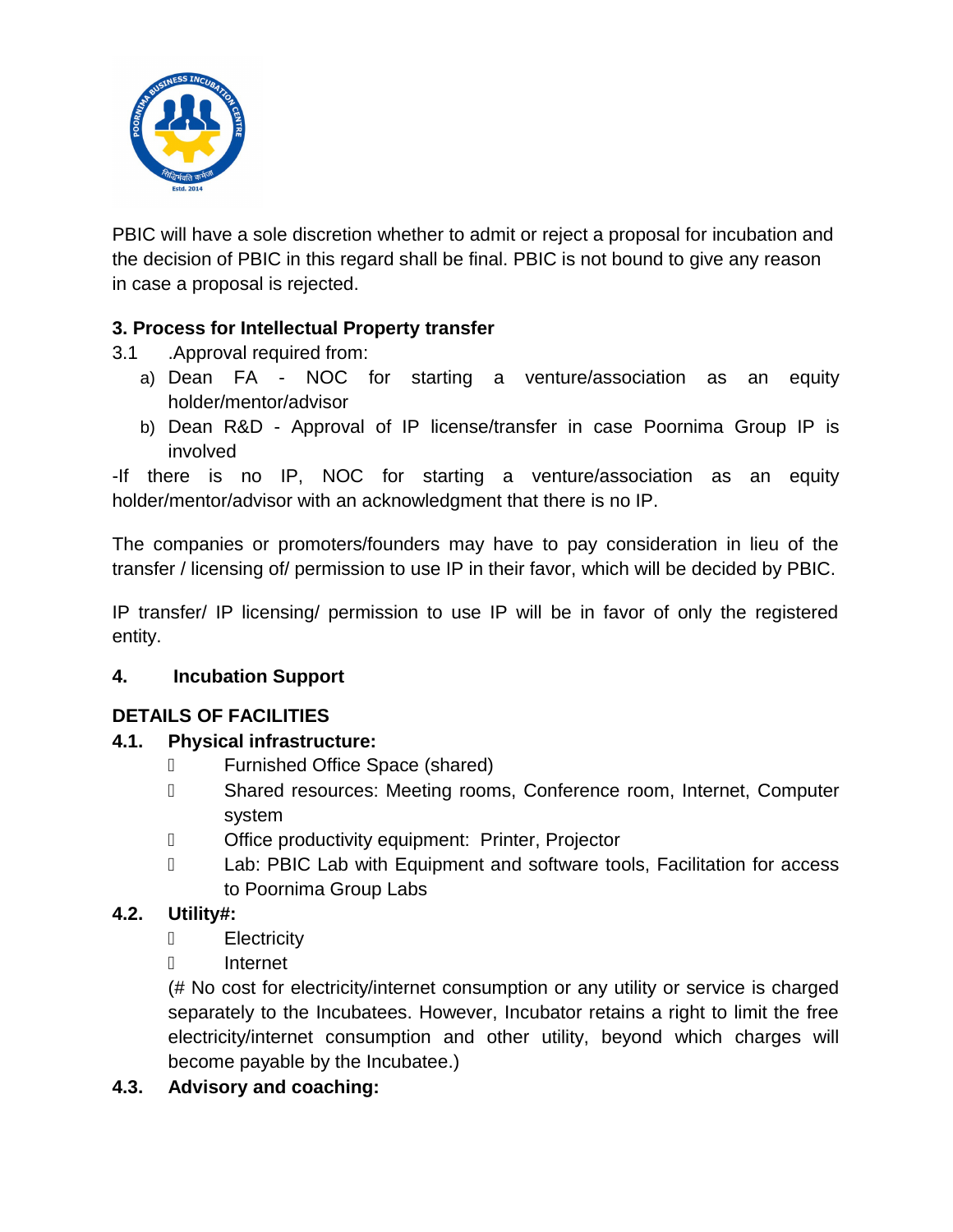

- Mentoring
- D Trainings and workshops

 Free advisory from Experts- legal, CA, IP. Addition expert area may be added during the incubation. The Incubatees however will have to pay for specific transactions.

# **4.5. Network:**

- Facilitation for business, professionals and expert network
- Facilitation for investors network
- Facilitation for industry connection
- Showcasing opportunities

#### **4.6. Ecosystem advantage:**

- Experiential learning in incubation Centre
- D Poornima Group ecosystem- technical resources and interactions, students, library, easy access to IP
- D PBIC-Poornima Group brand
- D Media visibility

#### **Notes:**

- The ownership of all assets and facilities so provided as a part of Incubatee supports and facilities rests with Incubator or Poornima Group as the case may be.
- Pre Incubatees will be provided all the above incubation support except funding
- Virtual Incubatees will be provided all the above incubation support except physical office space.

#### **5. Periodic assessment**

PBIC will evaluate the performance of incubatee students periodically. Incubatee students will submit information to PBIC in a prescribed format. (This can be obtained from PBIC office) The students will also be subject to an annual assessment by a committee comprising of external experts.

#### **6. Information Submission**

Incubatee students will submit information to PBIC about all material changes or developments taking place in their companies from time to time. Such information could be (but not limited to) change in name of the company, change in business or product profile, change in directors, promoters or shareholders, acquisition of a new office, additional equity or debt investments. PBIC may require incubatee students to submit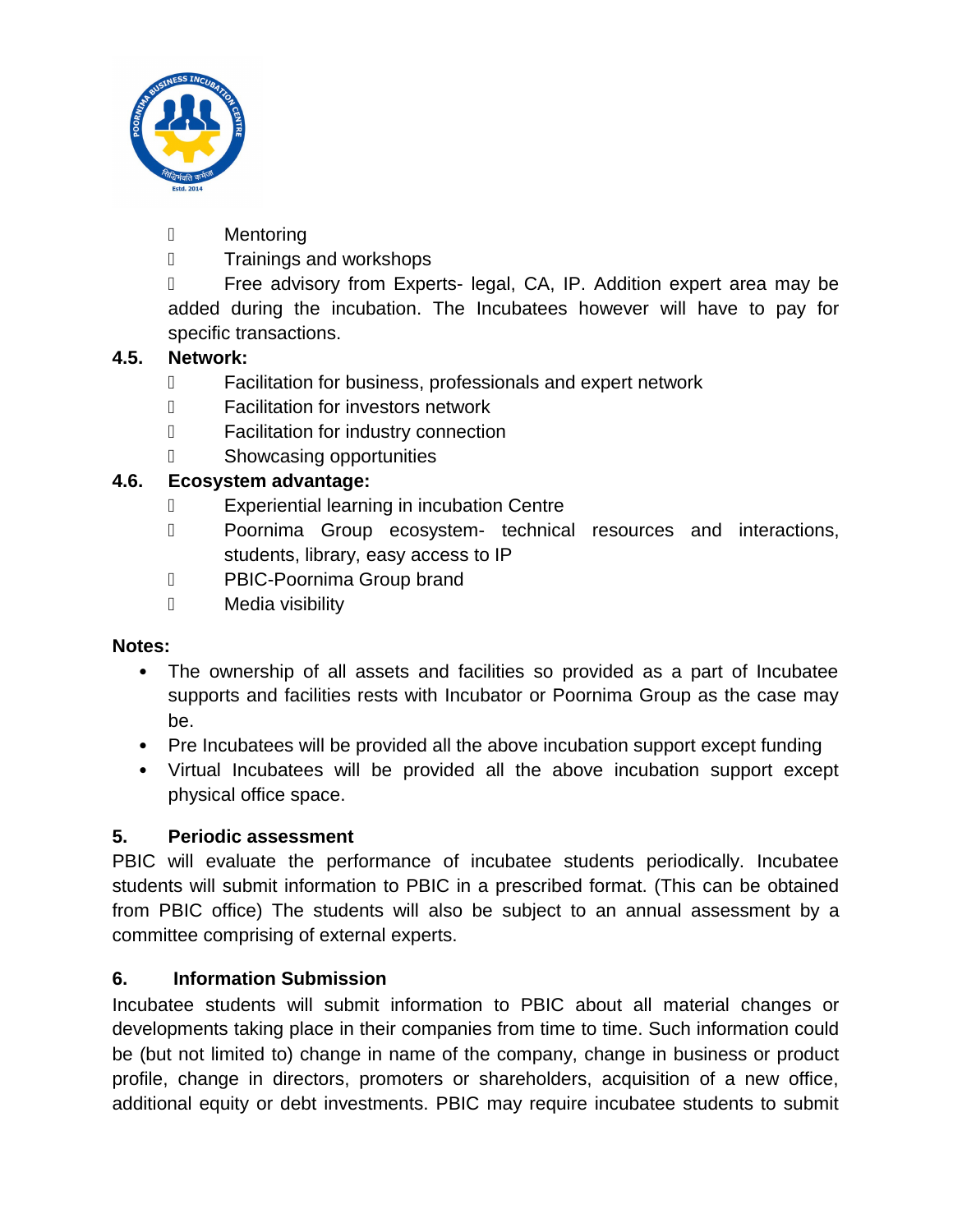

other information as it deems fit. Prior concurrence of PBIC should be obtained for effecting such changes.

Besides the above it may be called upon by any government organization/institution to share information regarding the incubated students. PBIC may, accordingly, call for such information. PBIC will take the responsibility not to share/disclose any company specific details without prior permission of said company but may use the information for consolidation purposes only when reporting.

#### **7. Tenure in PBIC**

Students will be permitted to stay in BI, to begin with, for a period of 18 months. Further extension if any will be for another 18 months based on satisfactory performance review, the rental charges where physical incubation is provided will be levied as per prevailing market rates. Any stay beyond the total of 36 months is subject to PBIC Board approval and will entail additional consideration to PBIC including higher rentals, which terms will be decided at that point of time.

# **8. Exit (Graduation)**

Incubatee students will leave the incubator under the following circumstances:

Completion of stay for eighteen months, unless the stay is extended by PBIC.

Underperformance or unviability of the business proposition: criteria for the same will be decided and applied by PBIC on the case to case basis.

Irresolvable disputes between promoters/ founders. PBIC will decide the position or point when disputes are deemed to be irresolvable.

Change in promoters'/ founders' team without concurrence of PBIC.

When the company enters in an acquisition, merger or amalgamation deal or reorganization deal resulting substantially a change in the profile of the company, its promoters, directors, shareholders, products or business plans, or when a company plans for a public issue.

Any other reasons which PBIC may find it necessary for an incubatee student to leave BI.

Notwithstanding anything written elsewhere, PBIC's decision in connection with the exit of an incubatee student shall be final and shall not be disputed by any incubatee student.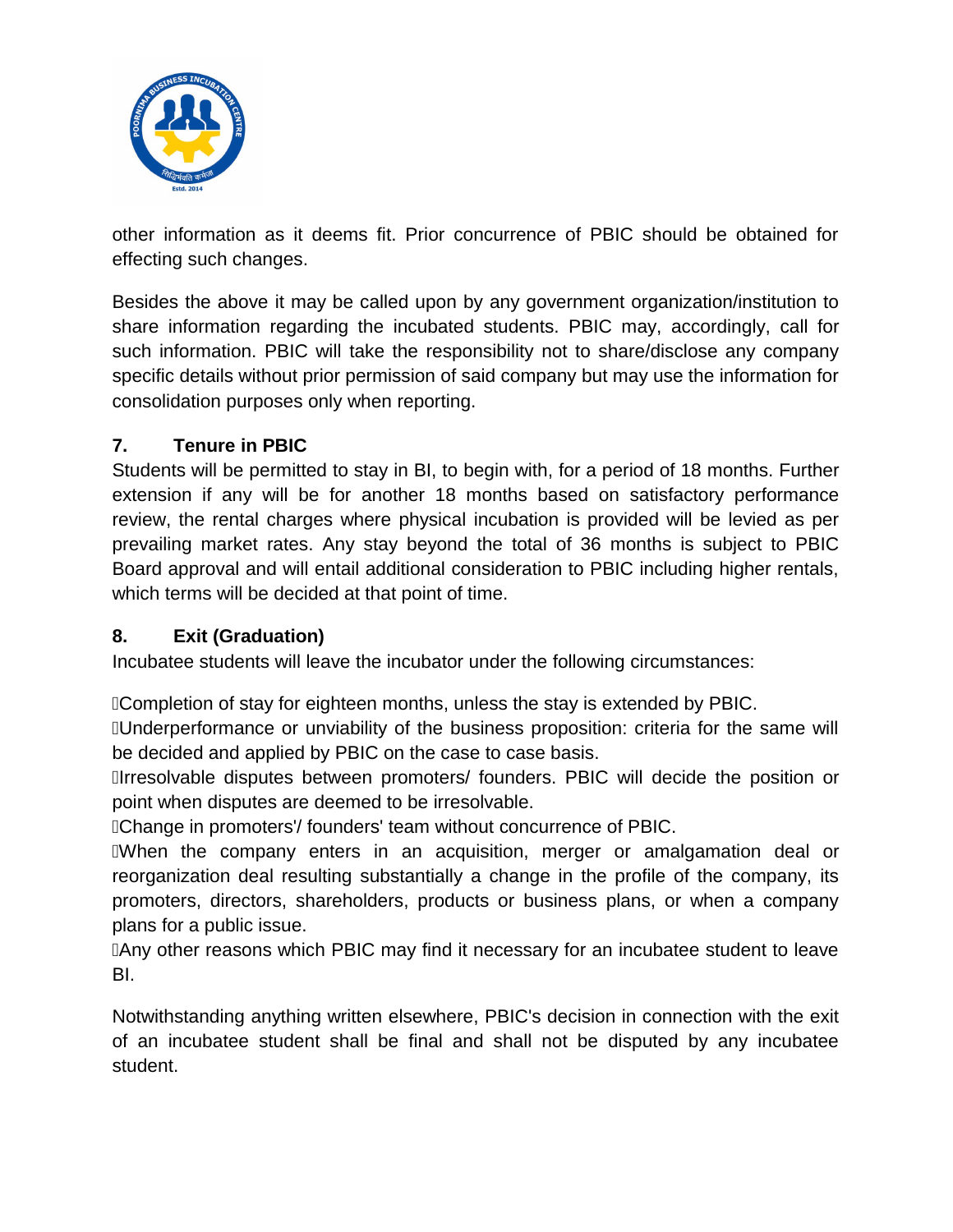

# **9. Conflicts of interest and confidentiality of information**

When a person plays two separate roles in two different positions and he/ she uses one position for his/ her personal benefit in the other role, a situation leading to conflict of interest arises. PBIC endeavors to draw a line between appropriate and inappropriate interactions among its board members, employees, mentors, consultants, affiliates, incubatee students, their employees, persons connected to them or their promoters, employees and staff, various service providers and suppliers. Conflicts between private interests and official responsibilities of all stakeholders must be handled in a transparent manner, and PBIC/ BI considers the full voluntary disclosure as the best mechanism for managing conflicts of interest.

This policy also deals with maintenance of confidentiality of proprietary information.

A committee may be set up by PBIC to resolve any dispute over such situation causing conflicts of interests.

#### **10. Disclaimer**

The incubatee student will understand and acknowledge that PBIC intends to provide supports and services to the Student in good faith to pursue its objective to promote entrepreneurship by converting innovative technologies developed in the Institute to commercialization by incubating and supporting new enterprises.

 It is understood that by agreeing to provide various supports and services, PBIC does not undertake responsibility for:

- Ensuring success of an incubatee student, its products/ process/ services or marketability,
- Ensuring quality of support and services provided by PBIC to the complete satisfaction of the incubatee students or their promoters/ founders.
- Ensuring quality of services of the consultants engaged by the incubatee students through PBIC/ Poornima Group network. Incubatee students will have to apply their judgments before getting in to a relationship with them.

The incubatee students agree that PBIC/ Poornima Group or their employees shall not be held liable for any reason on account of the above.

#### **11. Agreements**